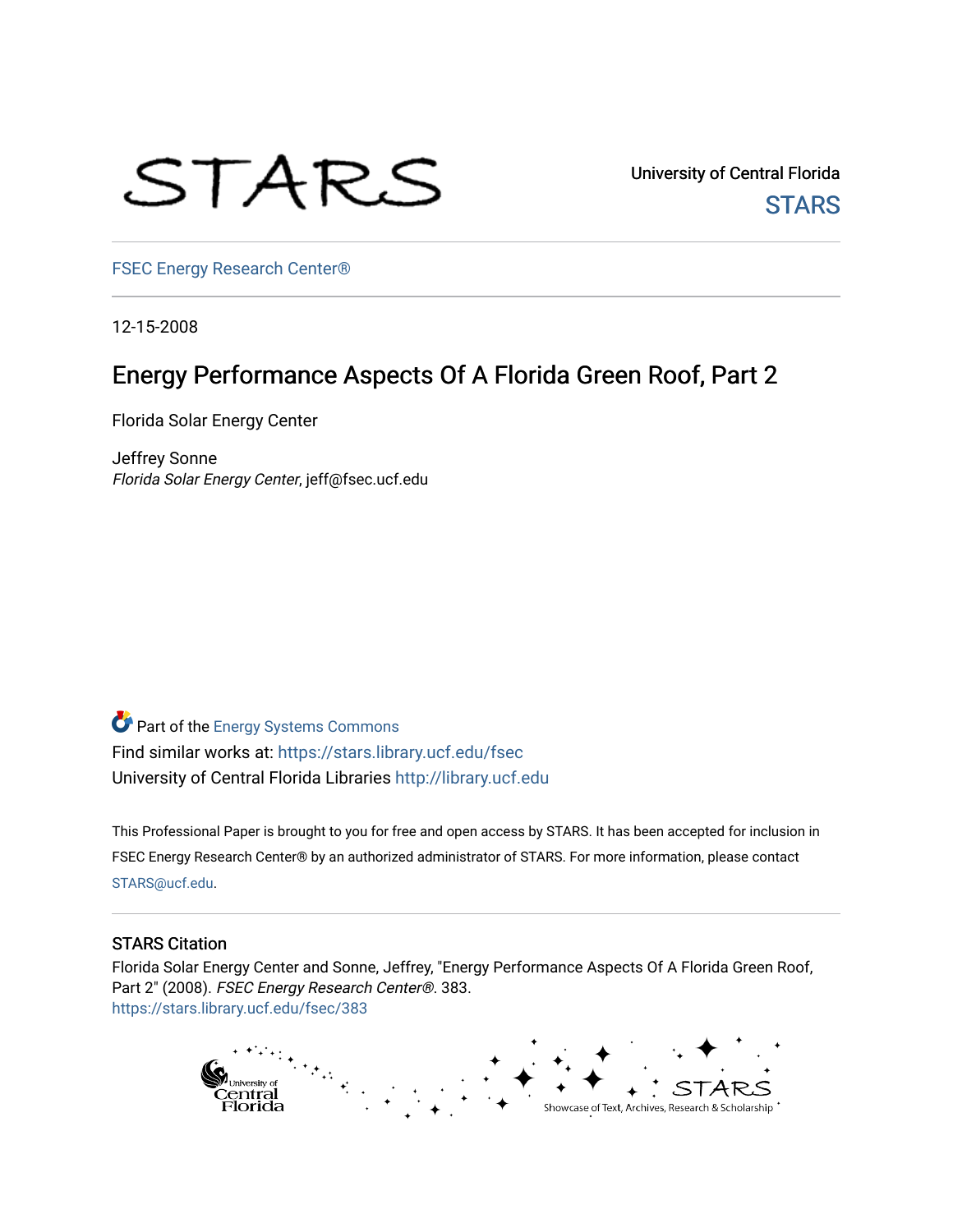**FLORIDA SOLAR &** 



**ENERGY CENTER®** 

# Energy Performance Aspects of A Florida Green Roof Part 2

#### **Authors**

Jeff Sonne and Danny Parker

#### **Original Publication**

Sonne, J. and Parker, D., "Energy Performance Aspects of A Florida Green Roof, Part 2", Sixteenth Symposium on Improving Building Systems in Hot and Humid Climates, December 15-17, 2008, in Dallas, TX.

#### **Publication Number**

FSEC-PF-442-08

#### **Copyright**

Copyright © Florida Solar Energy Center/University of Central Florida 1679 Clearlake Road, Cocoa, Florida 32922, USA (321) 638-1000 All rights reserved.

#### **Disclaimer**

The Florida Solar Energy Center/University of Central Florida nor any agency thereof, nor any of their employees, makes any warranty, express or implied, or assumes any legal liability or responsibility for the accuracy, completeness, or usefulness of any information, apparatus, product, or process disclosed, or represents that its use would not infringe privately owned rights. Reference herein to any specific commercial product, process, or service by trade name, trademark, manufacturer, or otherwise does not necessarily constitute or imply its endorsement, recommendation, or favoring by the Florida Solar Energy Center/University of Central Florida or any agency thereof. The views and opinions of authors expressed herein do not necessarily state or reflect those of the Florida Solar Energy Center/University of Central Florida or any agency thereof.

A Research Institute of the University of Central Florida 1679 Clearlake Road, Cocoa, FL 32922-5703 • Phone: 321-638-1000 • Fax: 321-638-1010 www.fsec.ucf.edu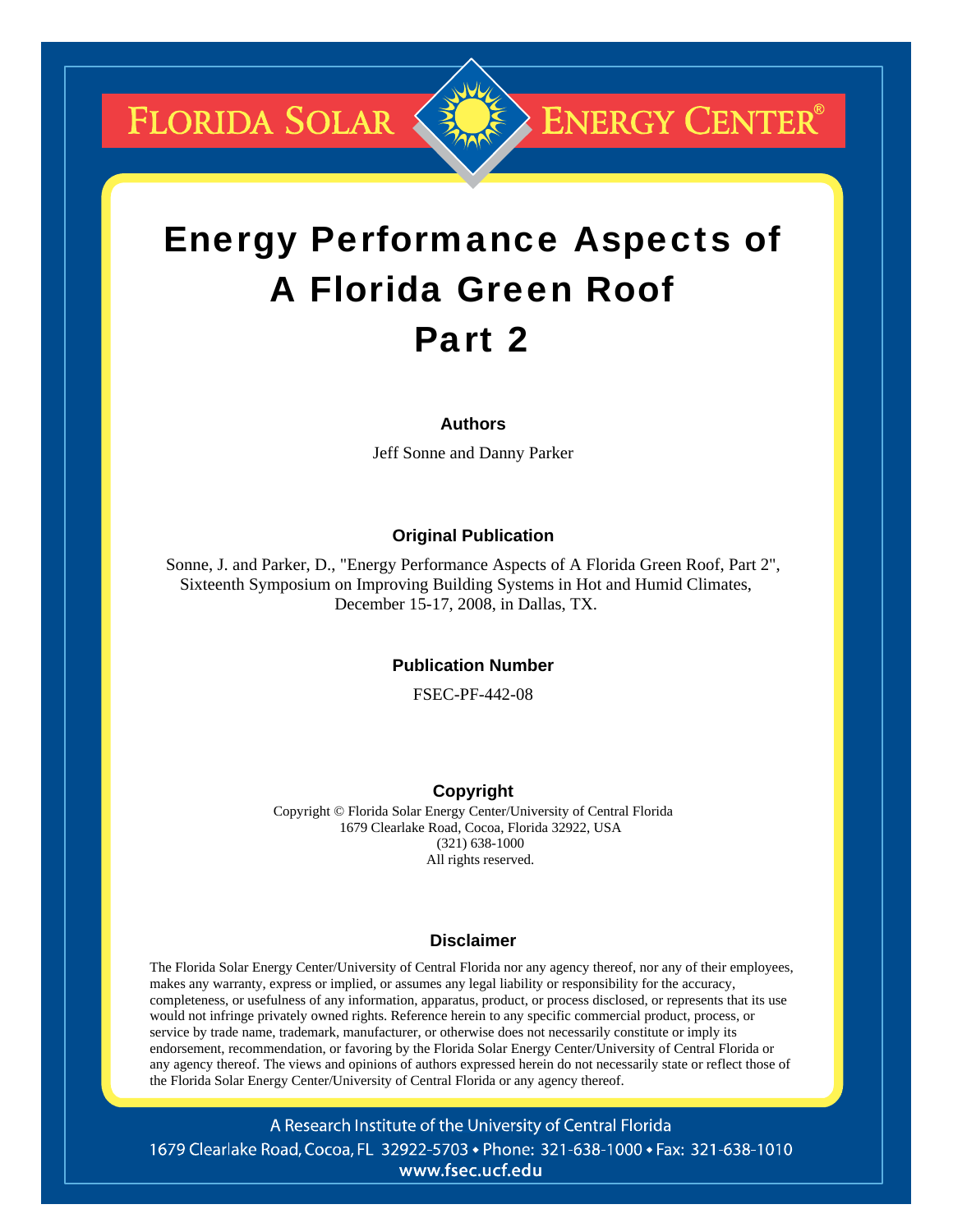## **Energy Performance Aspects of A Florida Green Roof Part 2**

Jeff Sonne Senior Research Engineer and Danny Parker Principal Research Scientist

Florida Solar Energy Center 1679 Clearlake Road Cocoa, Florida 32922

## **EXECUTIVE SUMMARY**

Green roof installation in the United States is growing at a significant rate. There are a number of reasons for this growth including rainwater runoff reduction and aesthetic benefits. Energy performance evaluations of green roofs, the subject of this study, are also becoming available.

This monitored study is an evaluation of summer and winter energy performance aspects of a green roof on a 2-story central Florida university building addition that was completed in 2005. An earlier report on this study was published through the 2006 *Symposium on Improving Building Systems in Hot and Humid Climates*. This report reviews these earlier results and provides second-summer results which show significant performance improvements for the green roof compared with the first summer results.

One half of the two-story project building's 3,300 square foot project roof is a lightcolored, conventional flat membrane roof, the other half being the same membrane roof covered with 6" to 8" of plant media and a variety of primarily native Florida vegetation up to approximately 2 feet in height to create an extensive green roof.

Analysis of 2005 summer data from the first year the green roof was installed indicates significantly lower peak roof surface temperatures for the green roof compared with the conventional roof and a significant shift in when the peak green roof temperature occurs compared to the conventional roof. Data analysis of the same 2005 period also shows lower heat fluxes for the green roof. Calculations show the green roof to have an average heat flux of 0.39 Btu/ft<sup>2</sup> $\cdot$ hr or 18.3% less than the conventional roof's average heat flux rate of 0.48 Btu/ft<sup>2</sup> $\cdot$ hr.

Analysis of 2006 summer data when the green roof was more established and conventional roof somewhat darker, shows even greater temperature and heat flux differences between the two roofs. The weighted average heat flux rate over the 2006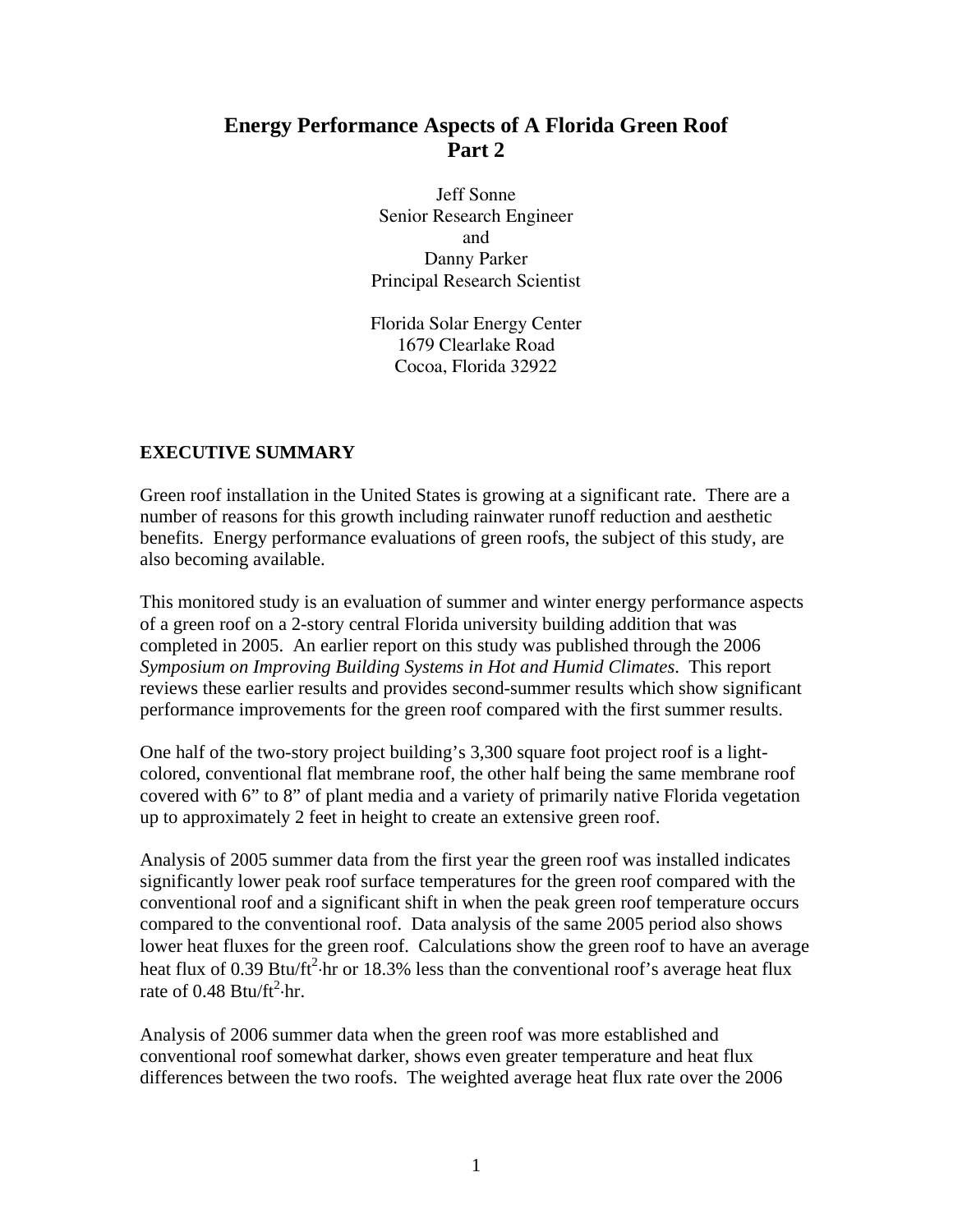summer period for the green roof is  $0.34 \text{ Btu/ft}^2$  hr or  $44.1\%$  less than the conventional roof's average heat flux rate of  $0.60$  Btu/ft<sup>2</sup>·hr.

An additional heat flux analysis was performed for an April  $1<sup>st</sup>$  2006 through October 31<sup>st</sup> 2006 monitoring period to provide an estimate of heat flux for an extended cooling season. The weighted average heat flux rate over the period for the green roof is 0.25 Btu/ $\text{ft}^2$  hr or 45.7% less than the conventional roof's average heat flux rate of 0.46  $B$ tu/ft<sup>2</sup>·hr.

Winter data again show substantially lower peak roof surface temperatures, higher nighttime surface temperatures and significantly lower heat flux rates for the green roof compared with the conventional roof. For periods during which the ambient air temperature was less than 55°F, the weighted average winter heat flux rate for the green roof is -0.40 Btu/ft<sup>2</sup> $\cdot$ hr or 49.5% less than the conventional roof's average heat flux rate of -0.79 Btu/ft<sup>2</sup>·hr.

Because of air conditioning zoning limitations, an extensive energy savings analysis was not possible for this project. However, an energy savings analysis was performed using the roof heat flux results and equipment efficiency assumptions. Based on this analysis the total estimated cooling and heating season savings for the green roof compared with the conventional roof, if the entire 3,300 square foot project roof were green, would be approximately 489 kWhr/yr.

### **BACKGROUND**

While green or vegetated roofs are a more recent phenomenon in the U.S., green roofs have been in use in Europe for centuries. Germany has emerged as a leader in modern green roof technology and usage where it's estimated that there are over 800 green roofs that comprise 10 percent of all flat roofs<sup>1,2</sup>. Green roofs are becoming more popular today in the United States however. High profile examples of U.S. green roofs include the Chicago City Hall and Ford Motor Company Dearborn truck plant that has a total green roof area of over 10 acres.

And interest in green roofs continues to grow. A *Green Roofs for Healthy Cities* survey found that member-companies saw an over 80% increase in completed green roof square footage in the United States in 2005 compared with 2004<sup>3</sup>. Local governments are getting involved as well. The city of New York has a new green roof program starting in 2009 that provides a one-year tax abatement equal to \$4.50 per square foot for buildings that cover at least half of their rooftop space with vegetation, up to the lesser of the building's tax liability or  $$100,000<sup>4</sup>$ .

In addition to their rainwater runoff reduction and aesthetic benefits, previous studies have found that green roofs significantly reduce roof surface temperatures and heat flux rates. A study performed in Toronto Canada, for example, found that two green roofs with minimal vegetation reduced peak summertime roof membrane temperatures of a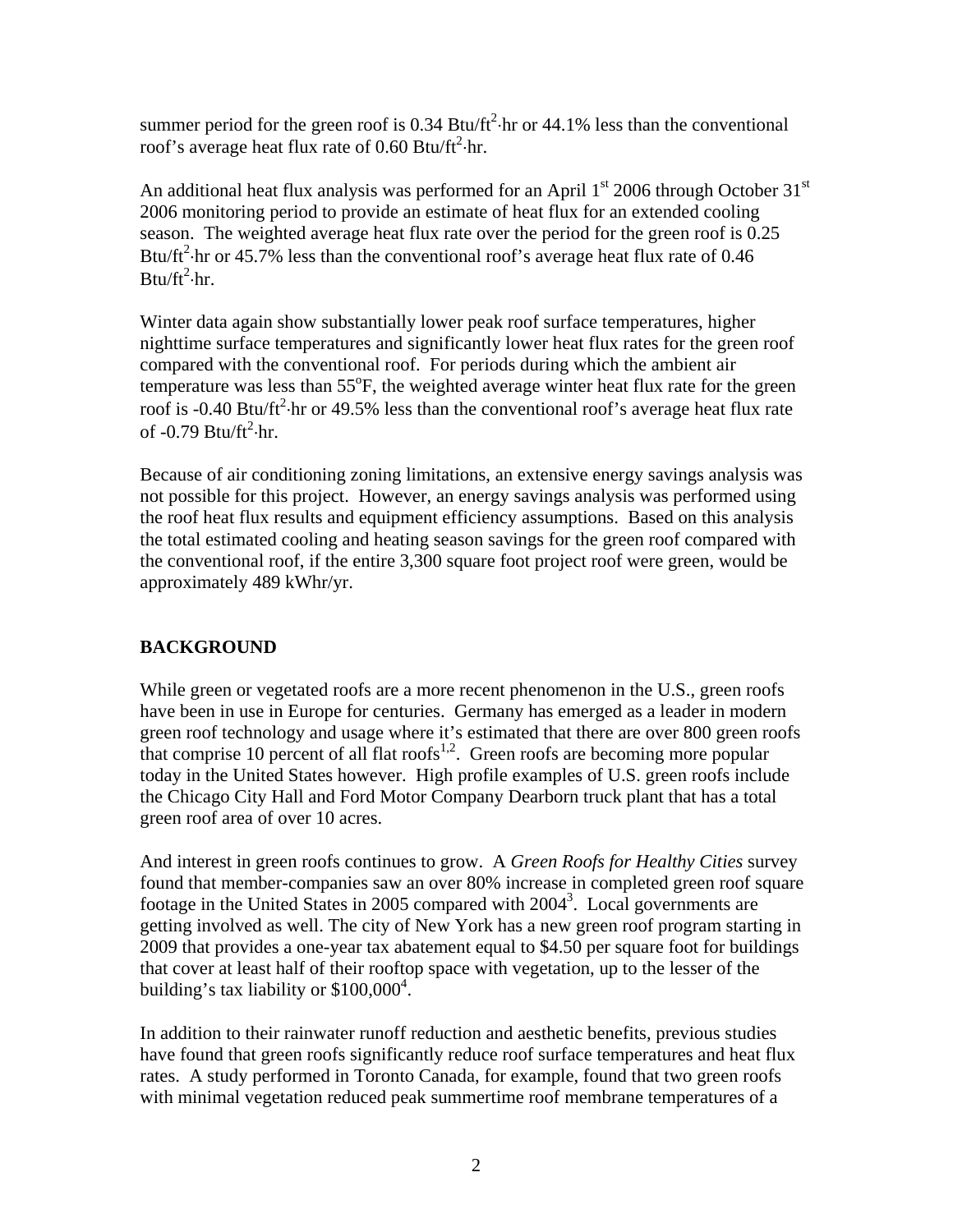gymnasium by over  $35^{\circ}$ F and summertime heat flow through the roof by 70% to 90% compared with a conventional roof on the same building<sup>5</sup>. Energy savings have also been indicated. A DOE-2 simulation study of a green roof on a 5-story Singapore office building showed annual energy consumption savings of 1% to 15% depending on characteristics of the green roof<sup>6</sup>. An earlier study of an actual sod roof building in Tennessee found that the roof provided at least a 25% reduction in the peak cooling load requirement<sup>7</sup>.

## **INTRODUCTION**

This Florida green roof project was led by the University of Central Florida's Stormwater Management Academy under a grant from the Florida Department of Environmental Protection (FDEP). While the primary purpose of the project is to evaluate rainwater runoff benefits of the green roof, FDEP, through a U.S. Department of Energy State Energy Program Grant is also funding the authors to evaluate the energy performance of the green roof.

The project roof is part of a 2-story addition to a University of Central Florida student center. One half of the addition's 3,300 square foot roof is a conventional, light-colored membrane roof. The other half of the roof has the same membrane roof with a planted green roof completely covering the surface. The project uses an extensive green roof,



**Figure 1.** Green roof April 28th, 2005. **Figure 2**. Green roof August 18th, 2005





which means that it consists of vegetation such as grasses and small plants, has a relatively shallow planting media layer and requires relatively little maintenance. The project roof consists of 6" to 8" of plant media and a variety of primarily native Florida vegetation up to approximately 2 feet in height. The thermal conductivity of the dry plant media was tested at the Oak Ridge National Laboratory to be  $0.800$  BTU⋅in./h⋅ft<sup>2</sup>⋅°F<sup>8</sup>. The green roof is irrigated twice a week for approximately 15 minutes each time (with collected rainwater when available). Both the conventional and green roofs were installed in the spring of 2005. Figures 1 and 2 show the green roof and part of the adjacent conventional roof on April  $28<sup>th</sup>$  and August  $18<sup>th</sup>$ , 2005 respectively. The significant difference in the level of vegetation coverage on the green roof is due to plant growth and some vegetation being added.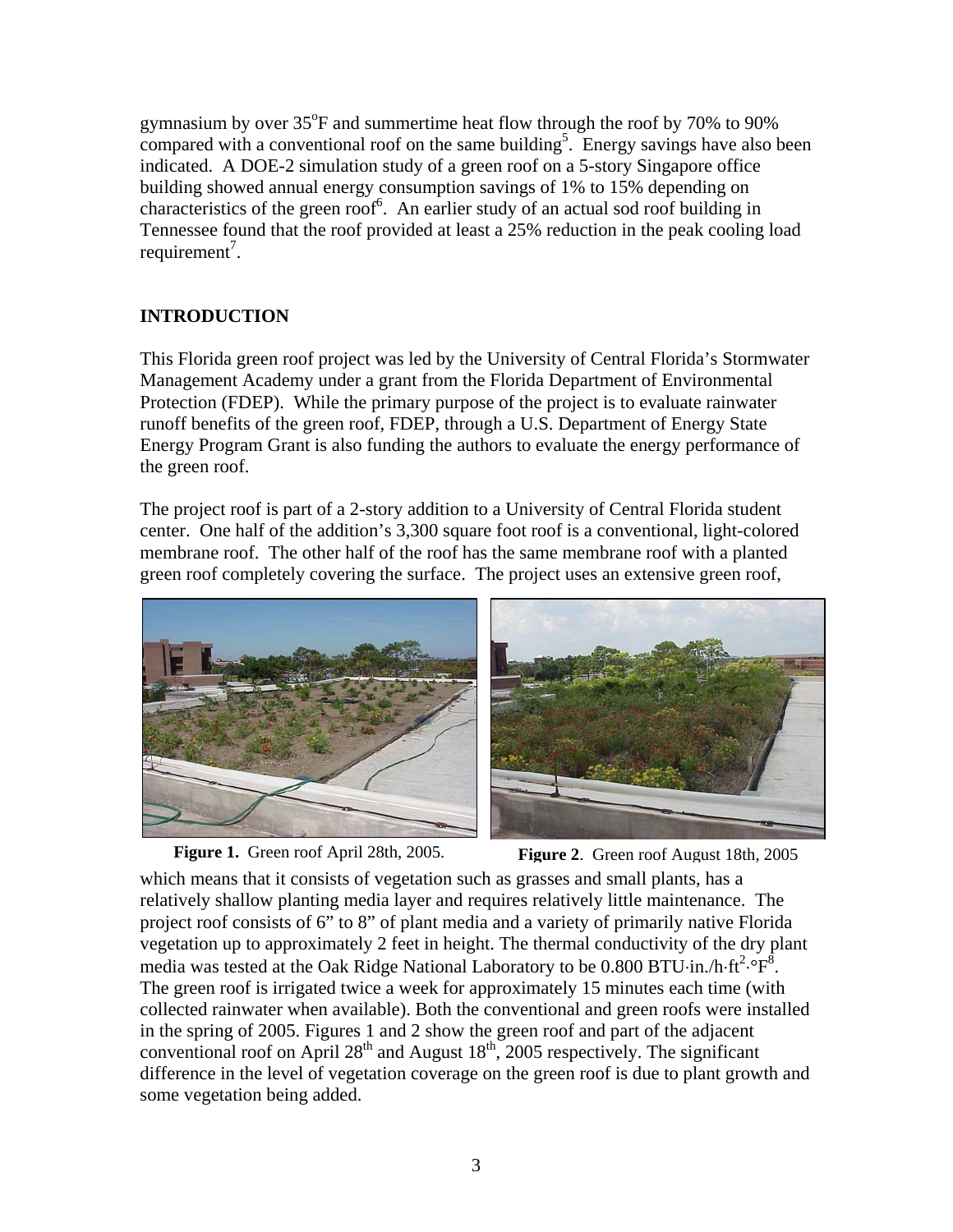The energy aspects of this monitored study focus on roof surface temperature and heat flux comparisons between the conventional, light-colored membrane half of the roof and the green roof. The roof geometry and drainage were designed to allow both the conventional and green roofs to have similar "mirror image" insulation levels and corresponding temperature sensor locations as shown in the roof surface and building section diagrams (Figures 3 and 4).



**Figure 3**.Roof diagram with sensor locations**. Figure 4**. Building section diagram

Temperature measurements are made by special limits type-T thermocouples, and include the roof surface, bottom of roof deck, interior air and green roof plant media surface. Roof surface, bottom of roof deck, plant media surface and interior air temperature measurements are all made at three locations each for the green and conventional roofs as indicated on Figure 3. Roof surface thermocouples were attached to the membrane with a structural sealant and the three conventional roof sensors were painted to match the roof color as closely as possible.

Meteorological measurements include ambient air temperature, total horizontal solar radiation, rainfall, wind speed and wind direction. All sensors were sampled every 15 seconds and measurements averaged or totalized every 15 minutes.

## **SUMMERTIME RESULTS**

### **Summertime Temperatures**

Roof surface temperature analyses were performed for both the 2005 and 2006 summer monitoring periods. The 2006 temperature analysis was added to quantify the effects of "darkening" of the conventional roof and the further establishment of the green roof canopy over time. As noted previously, the conventional roof surface sensors were painted to match the color of the conventional roof as closely as possible. During the 2006 summer monitoring period the paint on the sensors had visibly darkened somewhat more than the roof surface, but repainting would have made the sensor surfaces lighter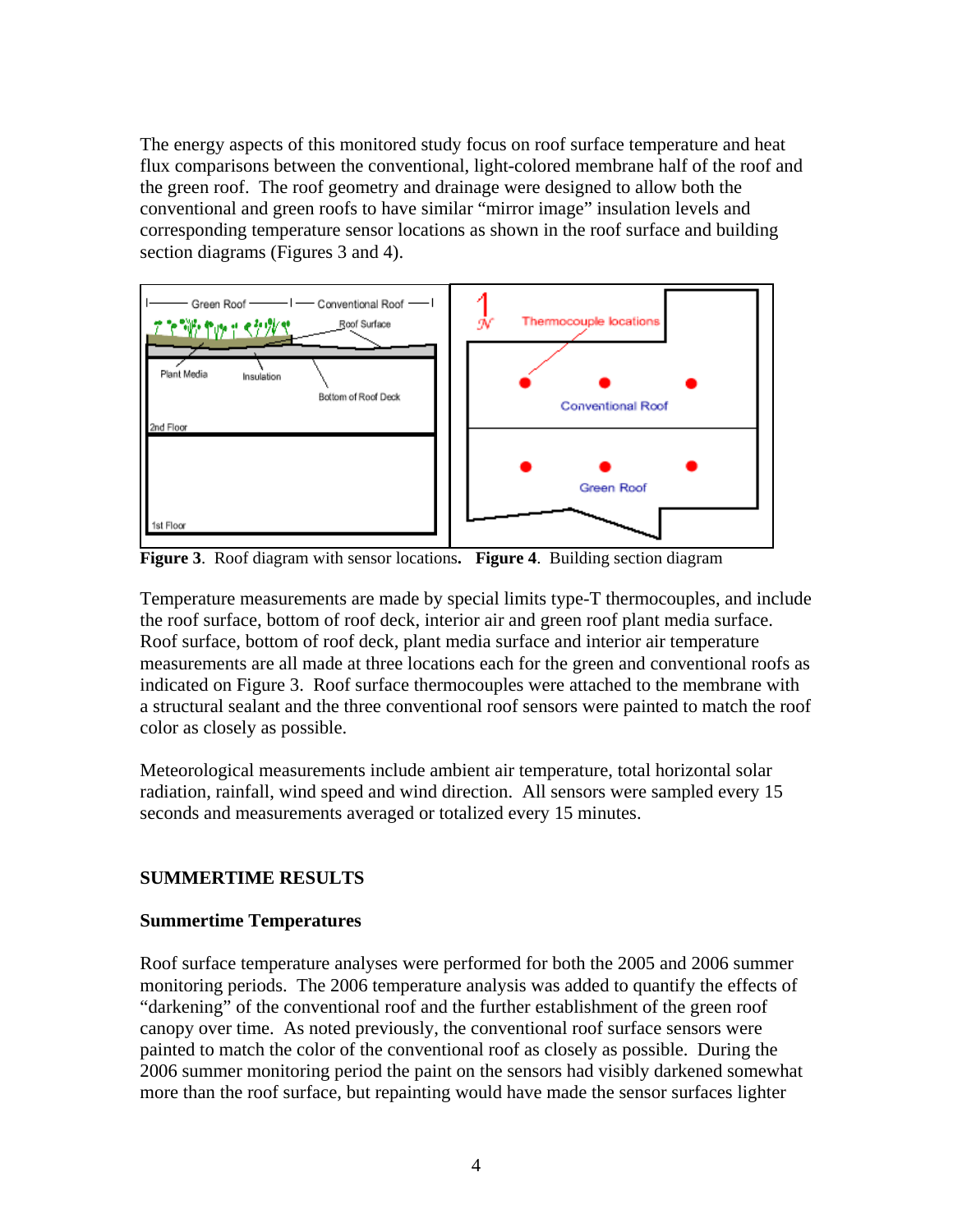than the surrounding roof and it is not anticipated that this difference has had a significant effect on results.

Roof surface solar reflectance tests for the conventional and green roofs were conducted in the summers of 2005 and 2006 according to ASTM Standard E1918-97 methodology<sup>9</sup>. The conventional and green roof reflectances were found to be 58% and 12% respectively from an August 18, 2005 test and 50% and 13% respectively from an August 14, 2006 test.

The summer 2005 temperature analyses indicate significantly lower peak roof surface temperatures and higher nighttime surface temperatures for the green roof. Figure 5 provides a comparison of the conventional and green roof surface temperatures for each of the six measurement locations (three conventional and three green) between July  $4<sup>th</sup>$ ,  $2005$  and September  $1<sup>st</sup>$ ,  $2005$  shown as an average day. The average conventional roof surface temperature over this monitoring period was  $89.2^{\circ}$ F verses  $87.5^{\circ}$ F for the green roof. The maximum average day temperature seen for the conventional roof surface was 129.7°F while the maximum average day green roof surface temperature was 91.3°F, or approximately 38<sup>°</sup>F lower than the conventional roof's maximum. There is also a significant shift in when the peak roof temperatures occur, with peak temperatures for the conventional roof occurring around 1pm while the peak green roof surface temperatures occur around 10pm. The minimum average day roof surface temperature was  $70.7^{\circ}$ F for the conventional roof and 84.0°F for the green roof. The lower conventional roof nighttime temperatures are due to the conventional roof surface being directly exposed to the night sky while the green roof surface is covered with the plant media and vegetation.



**Figure 5**: Average 2005 summer day conventional and green roof surface temperatures.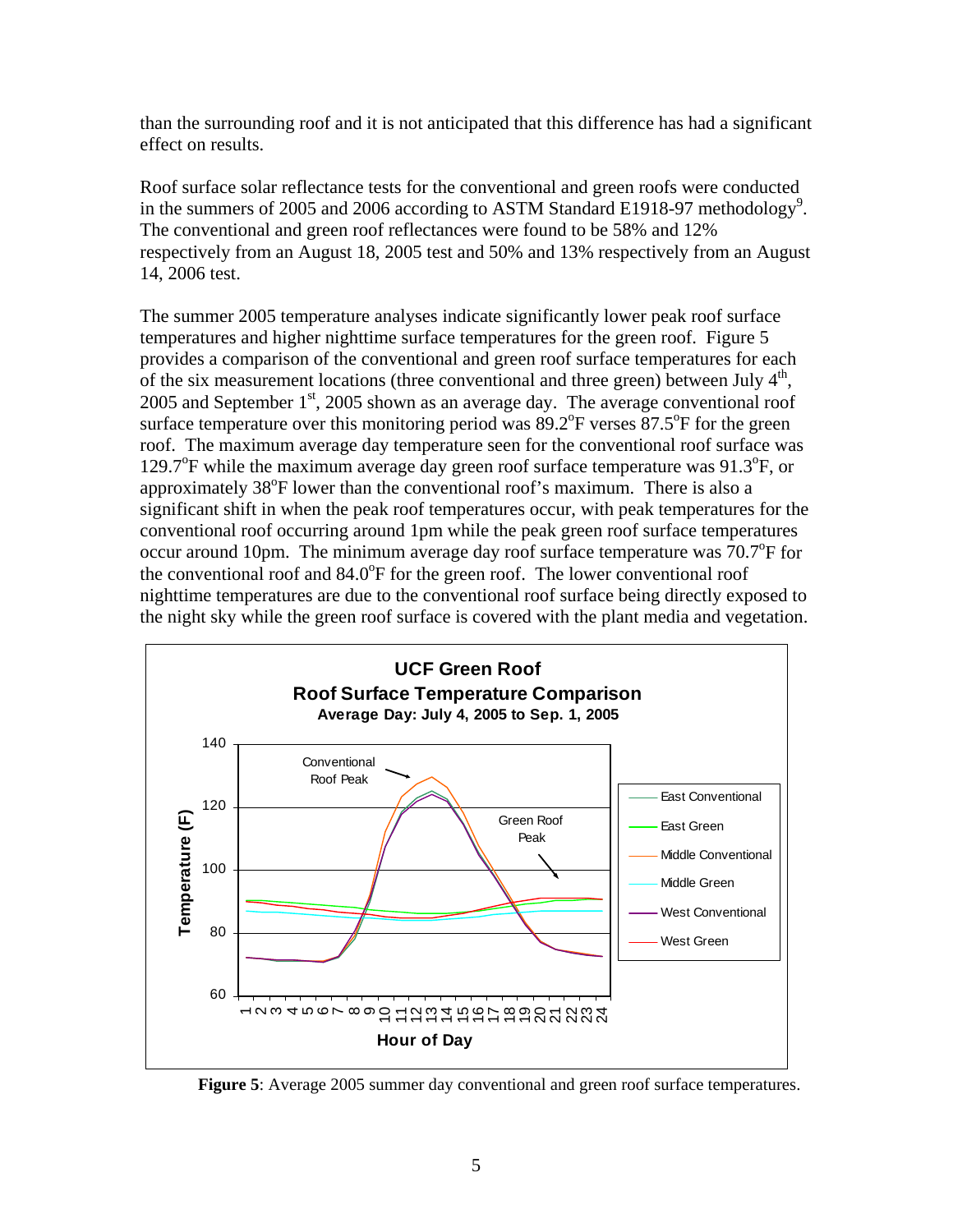Figure 6 is the same roof surface temperature comparison over the 2006 summer monitoring period. The average temperature of the conventional roof surface for the July  $4<sup>th</sup>$  through September 1<sup>st</sup> 2006 monitoring period was 90.4<sup>o</sup>F verses 83.5<sup>o</sup>F for the green roof surface. The maximum average day temperature for the conventional roof surface over the period was  $133.6^{\circ}$ F verses a maximum average day temperature for the green roof surface over the same period of  $85.8^{\circ}$ F, or a difference of approximately  $48^{\circ}$ F. The minimum average day roof surface temperature was 68.8°F for the conventional roof and 81.6<sup>o</sup>F for the green roof. Comparing the 2006 roof surface temperatures with the 2005 temperatures indicates significant effects from both conventional roof darkening and establishment of the green roof. Figure 7 shows a comparison of the averaged conventional and green roof temperatures over the 2005 and 2006 average days.



**Figure 6**: Average 2006 summer day conventional and green roof surface temperatures.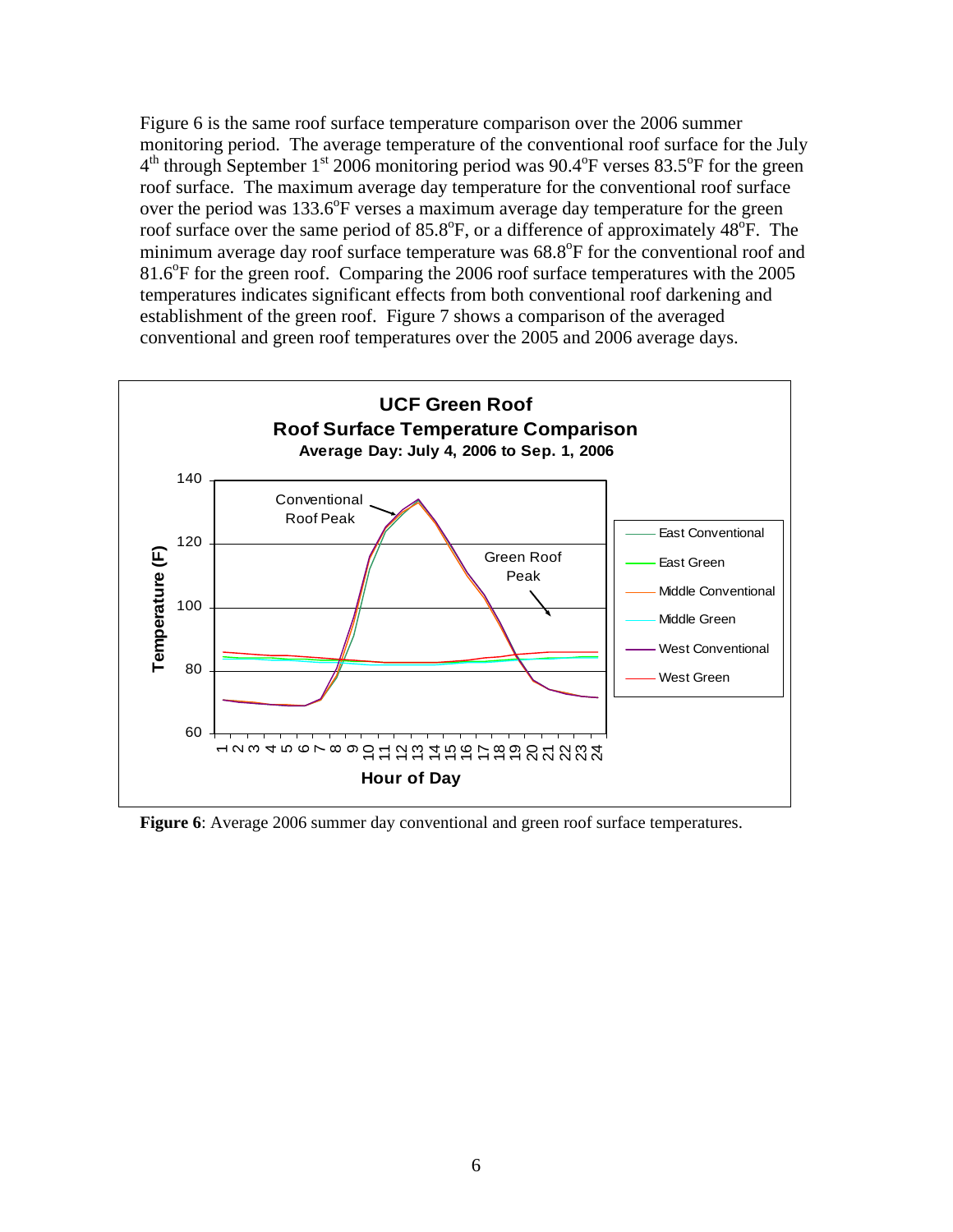

**Figure 7:** Comparison of 2005 and 2006 average summer day averaged conventional and green roof surface temperatures.

## **Summertime Heat Flux**

Summer heat flux estimates have also been made for each of the six roof measurement locations for the July  $4<sup>th</sup>$  through September 1<sup>st</sup> monitoring period for both 2005 and 2006, and also for an April  $1<sup>st</sup>$  2006 through October 31<sup>st</sup> 2006 monitoring period. Heat flux is calculated from roof surface and bottom of roof deck temperature measurements and estimated insulation R-values which, because of drainage taper, range from approximately R-15 at the drains at the middle of each roof, to R-60 at the East and West ends of each roof.

Figures 8 and 9 show average day roof heat flux rates from the 2005 and 2006 summertime monitoring periods respectively. For the 2005 period, the heat flux rates for the conventional roof peak in the early afternoon at approximately 2.9 Btu/ft<sup>2</sup> $\cdot$ hr (at the middle sensor location) while the green roof peaks around midnight at approximately 0.6 Btu/ft<sup>2</sup> $\cdot$ hr (also at the middle sensor location).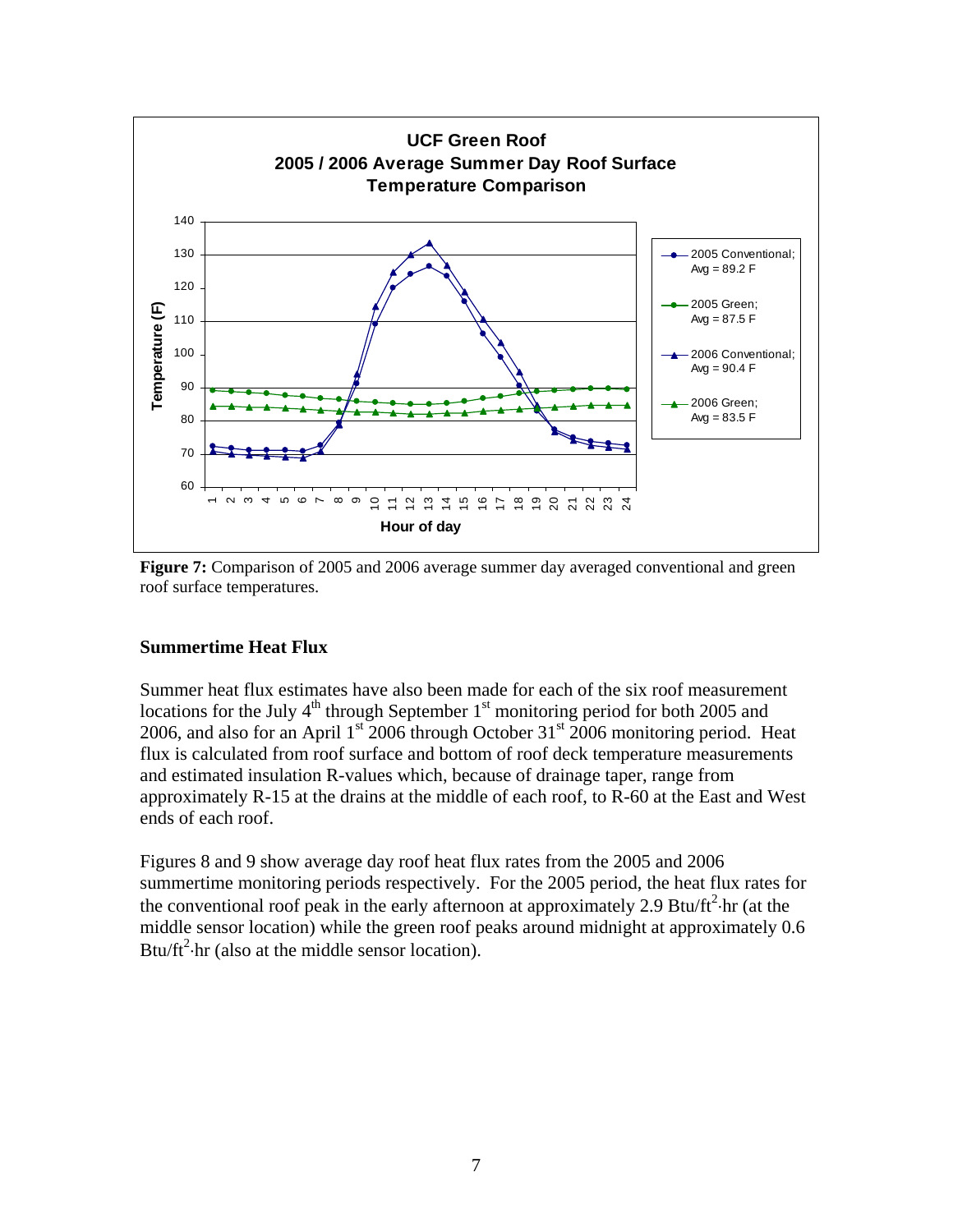

**Figure 8**: Average 2005 summer day conventional and green roof heat flux rates.



**Figure 9**: Average 2006 summer day conventional and green roof heat flux rates.

Table 1 shows average summer heat flux rates over the July  $4<sup>th</sup>$  through September  $1<sup>st</sup>$ 2005 monitored period. The weighted average heat flux rate over the period for the green roof is 0.39 Btu/ft<sup>2</sup> $\cdot$ hr or 18.8% less than the conventional roof's average heat flux rate of 0.48 Btu/ft<sup>2</sup> $\cdot$ hr, with the most significant differences occurring near the middle of the roofs at the points of lowest insulation.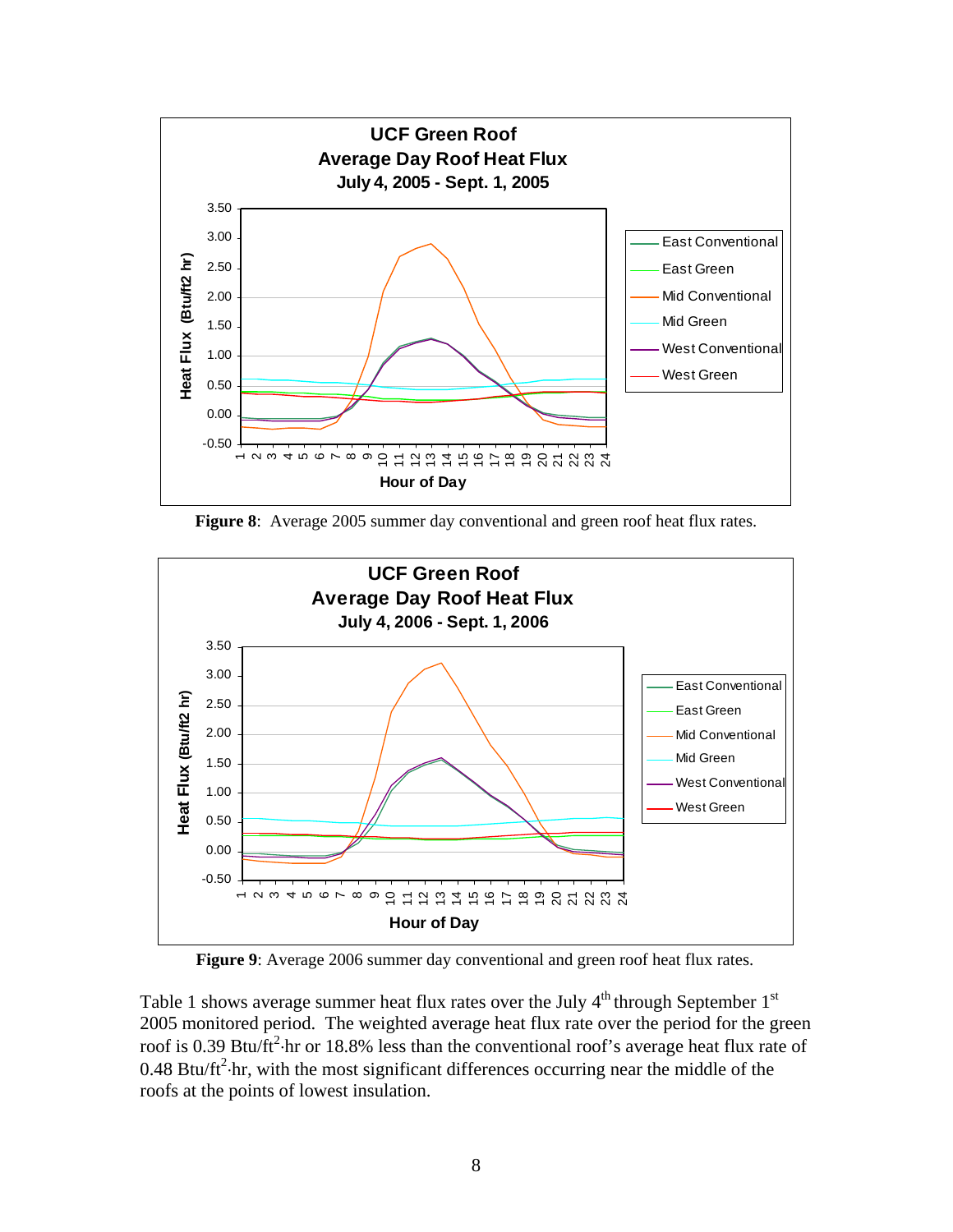| ESUTTRACES TOT JULY 4, $\angle 00J = \angle 00L$ , 1, $\angle 00J$ |                                                           |                                              |                                                     |  |  |  |
|--------------------------------------------------------------------|-----------------------------------------------------------|----------------------------------------------|-----------------------------------------------------|--|--|--|
| Location                                                           | Approximate R-value<br>$(^{\circ}F\cdot ft^2\cdot h/Btu)$ | Avg. Green Roof Flux<br>$(Btu/ft^2\cdot hr)$ | Avg. Conventional Roof Flux<br>$(Btu/ft^2\cdot hr)$ |  |  |  |
| East                                                               |                                                           | 0.33                                         | 0.36                                                |  |  |  |
| Middle                                                             |                                                           | 0.53                                         | 0.74                                                |  |  |  |
| West                                                               |                                                           | 0.31                                         | 0.34                                                |  |  |  |

**Table 1:** UCF Green Roof Average Summer Heat Flux Estimates for July  $4, 2005$  Sept. 1, 2005

Table 2 shows average summer heat flux rates over the July  $4<sup>th</sup>$  through September  $1<sup>st</sup>$ 2006 monitored period. The weighted average heat flux rate over the period for the green roof is 0.34 Btu/ft<sup>2</sup> $\cdot$ hr or 43.3% less than the conventional roof's average heat flux rate of 0.60 Btu/ft<sup>2</sup> $\cdot$ hr, with the most significant differences again occurring near the middle of the roofs at the points of lowest insulation.

| Estimates for July 4, $2006 -$ Sept. 1, 2006 |                                    |                      |                             |  |  |  |
|----------------------------------------------|------------------------------------|----------------------|-----------------------------|--|--|--|
| Location                                     | Approximate R-value                | Avg. Green Roof Flux | Avg. Conventional Roof Flux |  |  |  |
|                                              | $(^{\circ}F\cdot ft^2\cdot h/Btu)$ | $(Btu/ft^2\cdot hr)$ | $(Btu/ft^2\cdot hr)$        |  |  |  |
| East                                         | 38                                 | 0.24                 | 0.45                        |  |  |  |
| Middle                                       |                                    | 0.50                 | 0.90                        |  |  |  |
| West                                         | 38                                 | 0.27                 | 0.46                        |  |  |  |

**Table 2:** UCF Green Roof Average Summer Heat Flux Estimates for July 4, 2006 – Sept. 1, 2006

Comparing the results in Tables 1 and 2 further shows both lower heat flux rates for the green roof and higher heat flux rates for the conventional roof for the summer of 2006 verses 2005, indicating significant effects from both the establishment of the green roof and conventional roof darkening.

An additional heat flux analysis was performed for an April  $1<sup>st</sup>$  2006 through October 31 $<sup>st</sup>$ </sup> 2006 monitoring period to provide an estimate of heat flux for an extended cooling season. Table 3 shows average summer heat flux rates over the extended monitored period. The weighted average heat flux rate over the period for the green roof is 0.25 Btu/ $\text{ft}^2$  hr or 45.7% less than the conventional roof's average heat flux rate of 0.46 Btu/ $ft^2$ ·hr, with the most significant differences again occurring near the middle of the roofs at the points of lowest insulation.

| ESUMARIES TOP APPLE 1, $2000 - \text{OCL}$ , $31, 2000$ |                                      |                      |                             |  |  |  |
|---------------------------------------------------------|--------------------------------------|----------------------|-----------------------------|--|--|--|
| Location                                                | Approximate R-value                  | Avg. Green Roof Flux | Avg. Conventional Roof Flux |  |  |  |
|                                                         | $(^{\circ}F \cdot ft^2 \cdot h/Btu)$ | $(Btu/ft^2\cdot hr)$ | $(Btu/ft^2\cdot hr)$        |  |  |  |
| East                                                    | 38                                   | 0.16                 | 0.34                        |  |  |  |
| Middle                                                  |                                      | 0.37                 | 0.69                        |  |  |  |
| West                                                    | 38                                   | 21                   | 0.35                        |  |  |  |

**Table 3:** UCF Green Roof Average Summer Heat Flux Estimates for  $\Lambda$ pril 1, 2006 – Oct. 31, 2006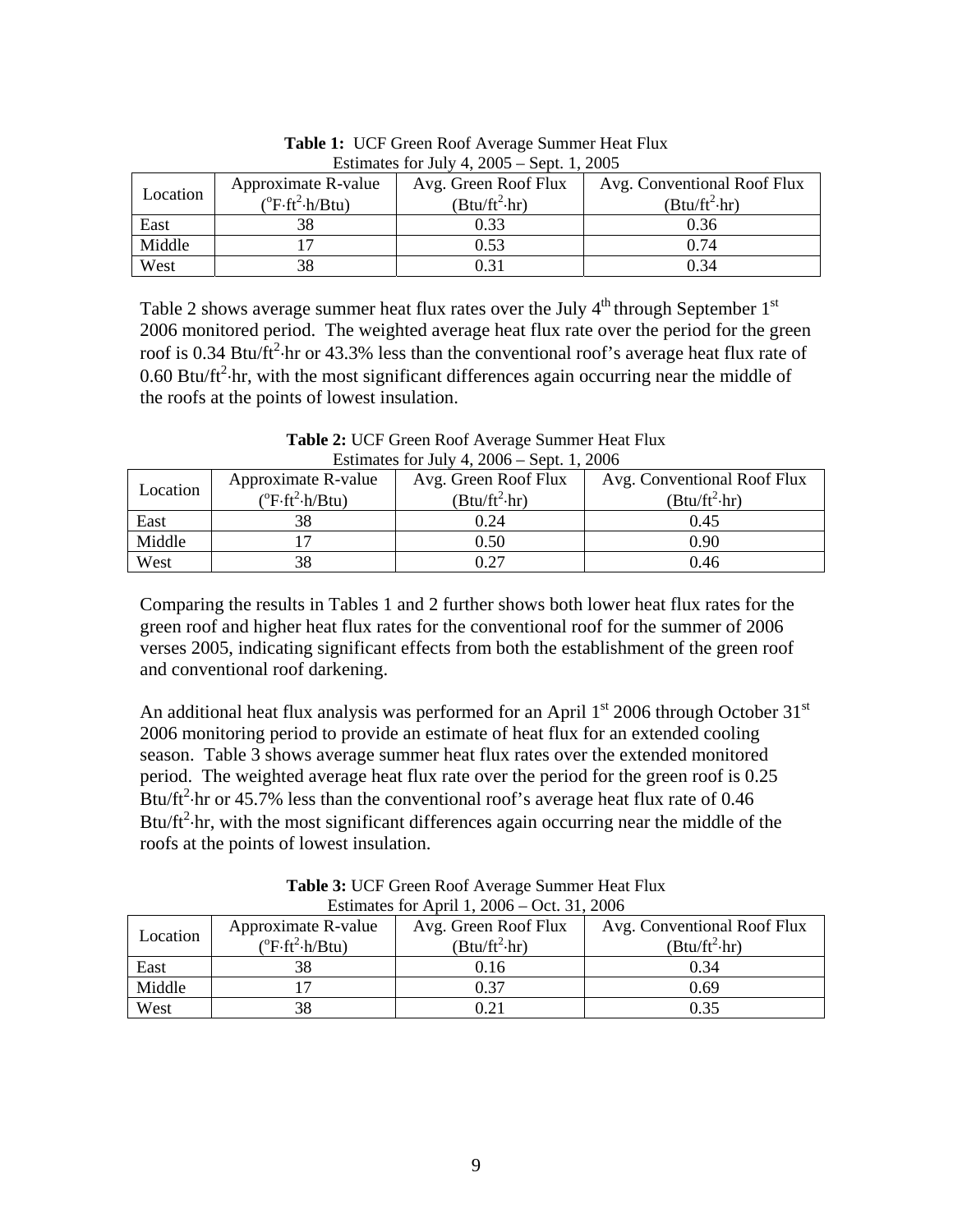## **WINTERTIME RESULTS**

## **Wintertime Temperatures**

Winter data again show significantly lower peak roof surface temperatures and higher nighttime surface temperatures for the green roof compared with the conventional roof. Figure 10 provides a comparison of the conventional and green roof surface temperatures for each of the six measurement locations (three conventional and three green roof) between January  $1<sup>st</sup>$ , 2006 and February  $28<sup>th</sup>$ , 2006 shown as an average day. The maximum, average and minimum average day temperatures seen for the conventional roof surface were  $96.9^{\circ}$ F,  $62.1^{\circ}$ F and  $45.1^{\circ}$ F respectively. The maximum, average and minimum average day temperatures for the green roof surface were  $65.4^{\circ}$ F,  $63.5^{\circ}$ F and 61.1<sup>o</sup>F respectively. There is again a significant shift in when the peak temperatures occur, with peak surface temperatures for the conventional roof occurring in the early afternoon while the peak green roof surface temperatures occur around midnight. The lower conventional roof nighttime temperatures are again due to the conventional roof surface being directly exposed to the night sky while the green roof surface is covered with the plant media and vegetation.



**Figure 10:** Comparison of average winter day green and conventional roof surface temperatures.

Winter analysis has also been performed for each of the six roof temperature measurement locations for the 2005/2006 winter monitoring period using data limited to when the ambient air temperature was less than  $55^{\circ}$ F, to approximate times when heating would be required. Figure 11 shows roof surface temperatures for the average ambient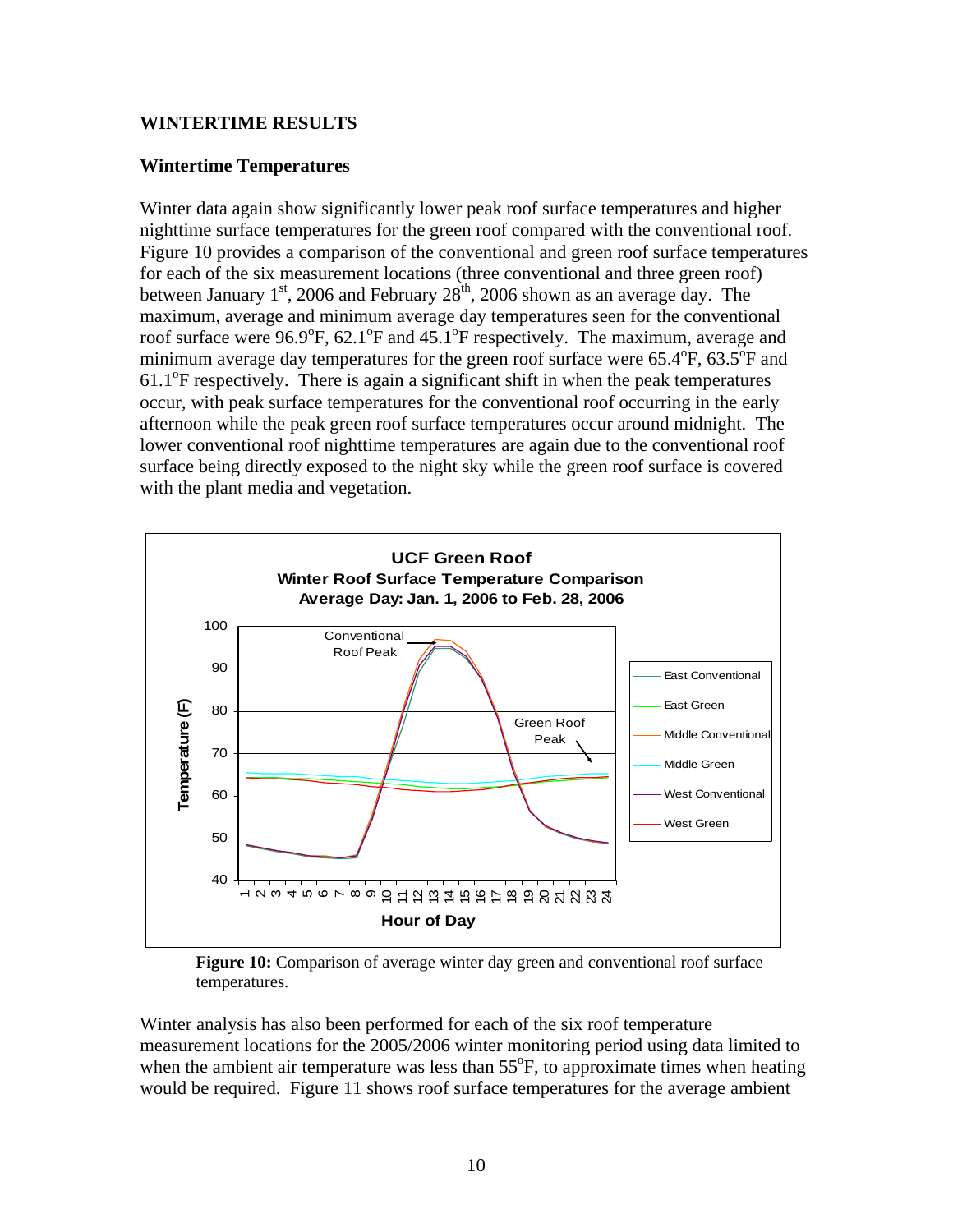temperature-limited winter day. The maximum, average and minimum average day temperatures for the conventional roof surface under these conditions were  $83.2^{\circ}F$ ,  $49.5^{\circ}F$ and  $35.7^{\circ}$ F respectively. The maximum, average and minimum average day temperatures for the green roof surface under the same conditions were  $63.9^{\circ}$ F,  $60.2^{\circ}$ F and  $53.3^{\circ}$ F respectively.



**Figure 11:** Comparison of average winter day, ambient air temperature-limited green and conventional roof surface temperatures.

### **Wintertime Heat Flux**

Winter monitoring-period heat flux rates for periods with ambient air temperatures limited to less than  $55^{\circ}$ F are shown in Figure 12. Winter heat flux rates only show an actual heat gain to the building through the conventional roof, with the maximum gain being for the middle sensor (at the point of lowest roof insulation) in the early afternoon at approximately 0.63 Btu/ft<sup>2</sup> $\cdot$ hr. The greatest heat loss for the conventional roof is again at the middle sensor location, occurring between 3am and 7am during which time the average day flux was approximately  $-1.90$  Btu/ft<sup>2</sup> $\cdot$ hr.

The lowest heat loss rate for the green roof occurs between 11pm and 7am, during which time the average day flux for the East and West sensor locations ranged between -0.23 and  $-0.28$  Btu/ft<sup>2</sup> $\cdot$ hr. The greatest heat loss rate for the green roof occurs at the middle sensor location (at the point of lowest insulation) in the afternoon at which time the average day flux was approximately  $-0.80$  Btu/ft<sup>2</sup> $\cdot$ hr.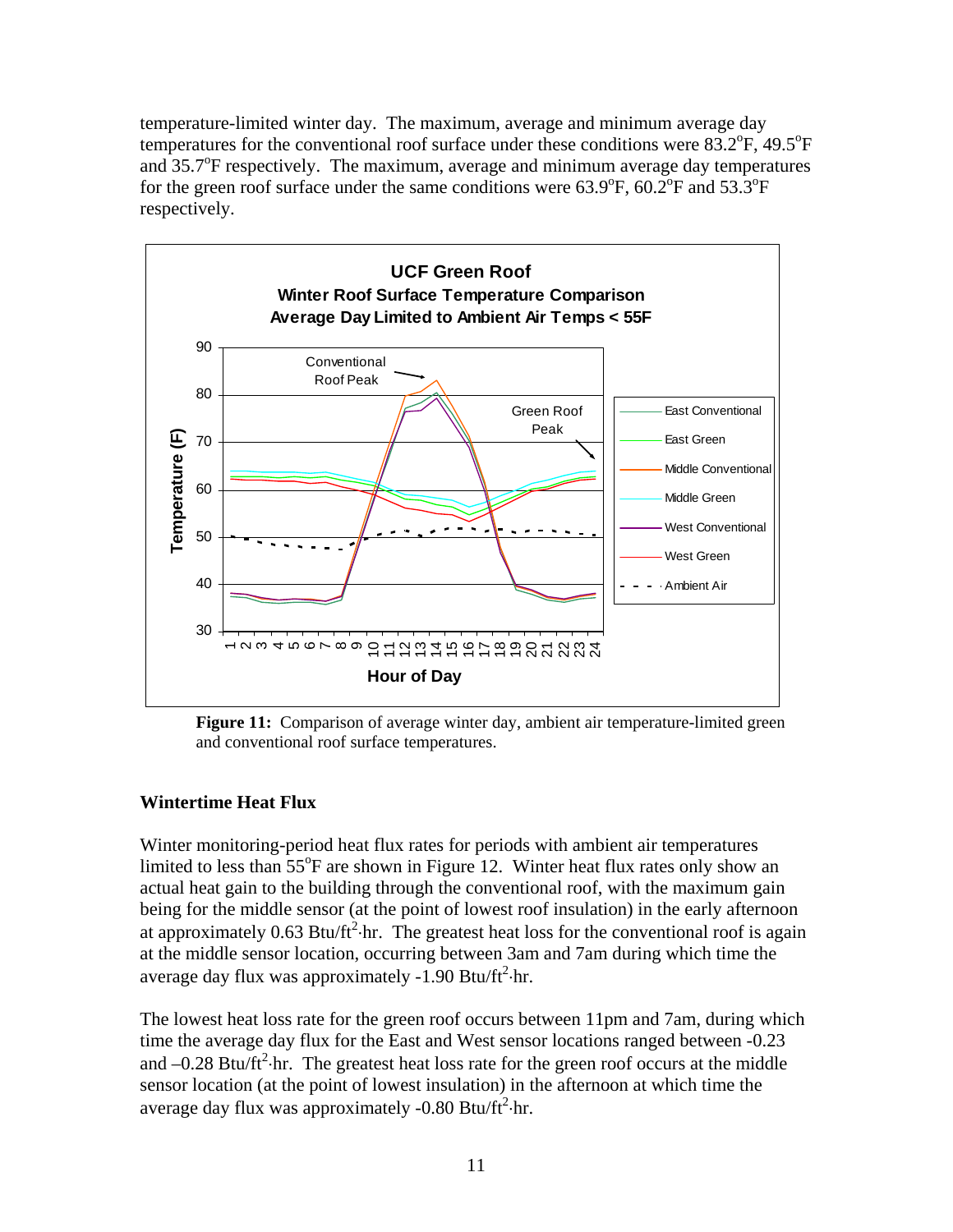

**Figure 12:** Comparison of average winter day, ambient air temperature-limited green and conventional roof heat fluxes.

Table 4 shows average winter heat flux rates using the same ambient air temperature limited data over the monitored winter period. The weighted average heat flux rate over the period for the green roof is -0.40 Btu/ft<sup>2</sup> $\cdot$ hr or 49.4% less than the conventional roof's average heat flux rate of  $-0.79$  Btu/ft<sup>2</sup> $\cdot$ hr, with the most significant differences again occurring near the middle of the roofs at the points of lowest insulation.

| Location | Approximate<br>R-Value | Avg. Green Roof Flux<br>$(Btu/ft^2\cdot hr)$ | Avg. Conventional Roof Flux<br>$(Btu/ft^2\cdot hr)$ |  |  |  |
|----------|------------------------|----------------------------------------------|-----------------------------------------------------|--|--|--|
|          |                        |                                              |                                                     |  |  |  |
| East     |                        | $-0.30$                                      | $-0.58$                                             |  |  |  |
| Middle   |                        | $-0.56$                                      | $-1.19$                                             |  |  |  |
| West     |                        | $-0.34$                                      | -0.61                                               |  |  |  |

**Table 4:** UCF Green Roof Average Winter Heat Flux Estimates Limited to Ambient Air Temperatures  $<$  55 $\mathrm{^{\circ}F}$ 

## **ENERGY SAVINGS**

Estimating building energy use impacts from green roofs can be somewhat involved, being dependant on individual building characteristics such as size, use, number of stories and roof/attic design. Side-by-side monitoring studies are often also further complicated by sub-metering issues since it is typically difficult to separate out HVAC power use for sections of the building under the conventional roof verses sections under the green roof.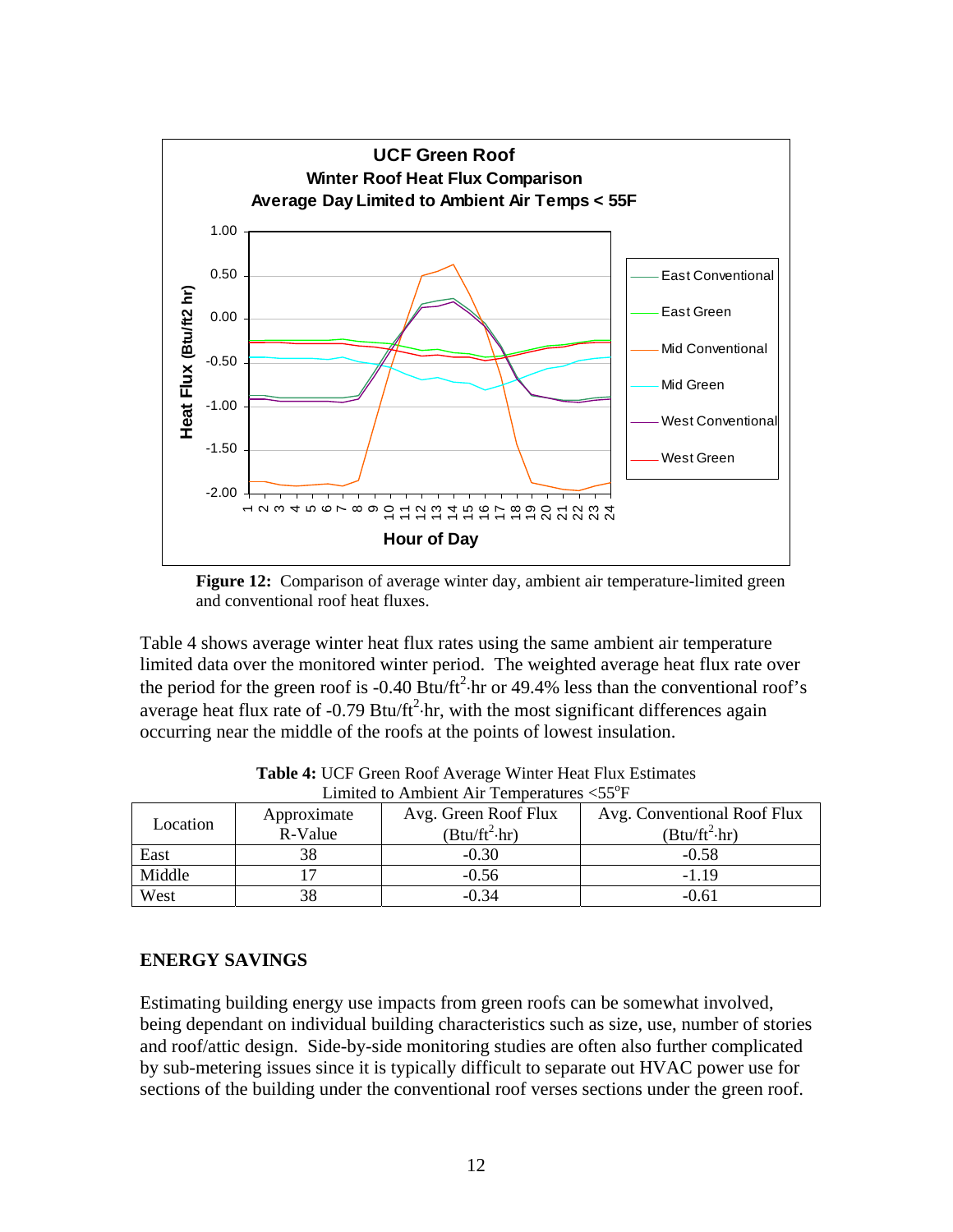Even though this University of Central Florida project had these same sub-monitoring constraints, rough savings estimates were still calculated.

## **Cooling Savings**

The initial summer energy savings analysis uses data from the July  $4<sup>th</sup>$  – September 1<sup>st</sup> 2005 monitoring period. It assumes an A/C system efficiency of 10 Btu/hr⋅W (including fan power and distribution losses), a total roof area of 1,650 square feet and that all heat gain through the roof is removed by the AC system. Given these assumptions, the average energy use to remove the additional heat gain from the conventional roof is calculated using the following project results:

Average conventional roof heat flux =  $0.48$  Btu/ft<sup>2</sup> $\cdot$ hr Average green roof heat flux =  $0.39$  Btu/ft<sup>2</sup>·hr.

Calculating additional average daily energy use for the 1,650 square foot conventional roof:

Energy use =  $((0.48 \text{ Btu/ft}^2 \cdot \text{hr} - 0.39 \text{ Btu/ft}^2 \cdot \text{hr}) / 10 \text{ Btu/hr} \cdot \text{W}) \times 1,650 \text{ ft}^2 \times 24$ hr/day =  $356$  Whr/day

An energy savings analysis of the 2006 summer period was also performed to further quantify the effects of conventional roof darkening and establishment of the green roof. The 2006 energy use analysis again uses a July  $4^{th}$  – September 1<sup>st</sup> monitoring period as was used in the 2005 summer analysis. The summer 2006 analysis uses the average conventional roof summer heat flux of  $0.60$  Btu/ft<sup>2</sup> $\cdot$ hr and green roof summer heat flux of 0.34 Btu/ft<sup>2</sup> $\cdot$ hr with the same assumptions as the 2005 analysis. These 2006 results compute to a daily energy use to remove the additional heat from the 1,650 square foot conventional roof of approximately 1,030 Whr/day, a 189% increase compared with the 2005 results.

A final energy savings analysis of the extended April  $1<sup>st</sup>$  through October  $31<sup>st</sup>$  2006 summer period was also performed. This extended summer analysis uses the average conventional roof summer heat flux of 0.46 Btu/ft<sup>2</sup> $\cdot$ hr and green roof summer heat flux of  $0.25$  Btu/ft<sup>2</sup> hr with the same assumptions as the other analyses. These extended monitoring results compute to a daily energy use to remove the additional heat from the 1,650 square foot conventional roof of approximately 832 Whr/day.

## **Heating Savings**

A similar energy use savings estimate is made for the monitored 2005/2006 winter period, using hours when outside ambient air temperatures were less than  $55^{\circ}$ F (to again approximate hours when heating would be required). The estimate uses the average roof heat flux rates found for the period of -0.79 Btu/ft<sup>2</sup> $\cdot$ hr for the conventional roof and -0.40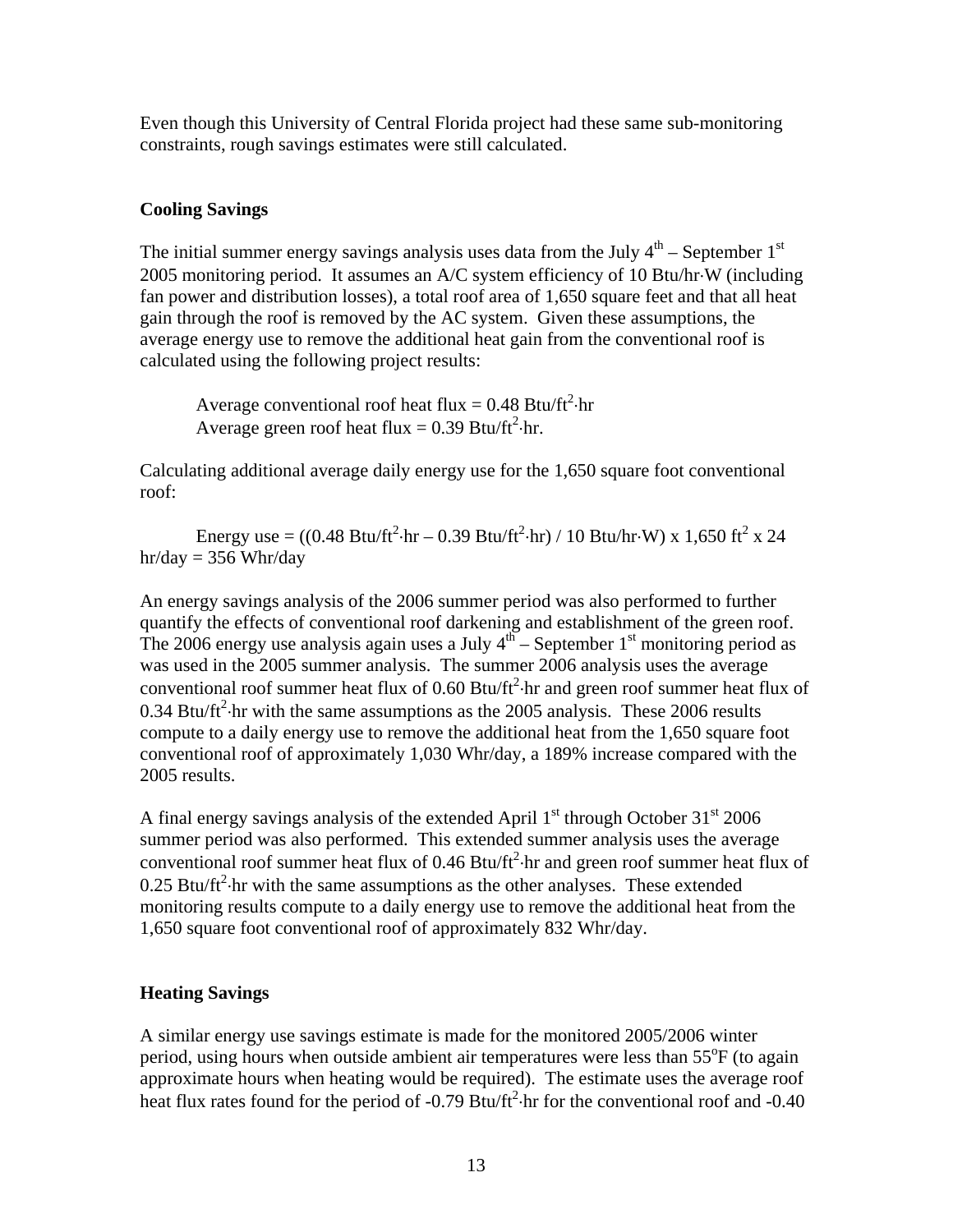Btu/ $ft^2$  hr for the green roof. Given the same roof area and assumptions and an overall heating system efficiency of 7 Btu/hr⋅W, the average energy use to replace the additional heat loss from the 1650 square foot conventional roof would be approximately 92 Whr/hour<55°F (relative to annual savings, there are many more cooling hours in Central Florida than heating ones, so the winter energy use estimate is expressed per hour).

## **Overall Savings**

Using the extended summertime 2006 project results (using heat flux averages for April  $1<sup>st</sup>$  through October 31 $<sup>st</sup>$ ), the roughly estimated cooling savings, assuming the entire</sup> 3,300 square foot project roof is green, is approximately 356 kWhr/yr. From the winter 2005/2006 results, and estimating from TMY data that the Orlando outdoor air temperature is less than  $55^{\circ}$ F for 725 hours per year, the roughly estimated heating savings, again assuming the entire 3,300 square foot roof is green, is 133 kWhr/yr. The total estimated cooling and heating season savings then for the 3,300 square foot green roof is approximately 489 kWhr/yr.

It should be noted that most commercial low slope roofs are significantly darker than the conventional roof used in this study<sup>10</sup>. Thus, if the conventional roof color were more typical, summer benefits of the green roof would be somewhat greater and winter benefits somewhat less than those seen here. The comparison between 2005 and 2006 summer results from this project underscores how roof color and level of green roof canopy affect temperatures, heat flux and in turn, savings.

The total estimated savings derived from the project results of 489 kWhr/yr is approximately 29% of the work plan estimated savings. While the difference in these savings estimates is significant, the original work plan estimate was necessarily rough, being based on findings from a limited number of previous studies.

## **REFERENCES**

1. Wark, Christopher G. and Wendy W. Wark, "Green Roof Specifications and Standards: Establishing an Emerging Technology", The Construction Specifier, Vol. 56, No. 8, August 2003

2. The Green Roof Research Program at MSU (2002, October 28), Retrieved November 29, 2005, from http://www.hrt.msu.edu/faculty/Rowe/Green\_roof.htm.

3. "Green Roof Industry Posts Greater than 80% Growth", Green Roofs for Healthy Cities press release, April 13, 2006, Toronto.

4. "New York Expands Renewable Net Metering and Green Roof Incentives", *EERE Network News*, U.S. Department of Energy Office of Energy Efficiency and Renewable Energy, August 13, 2008.